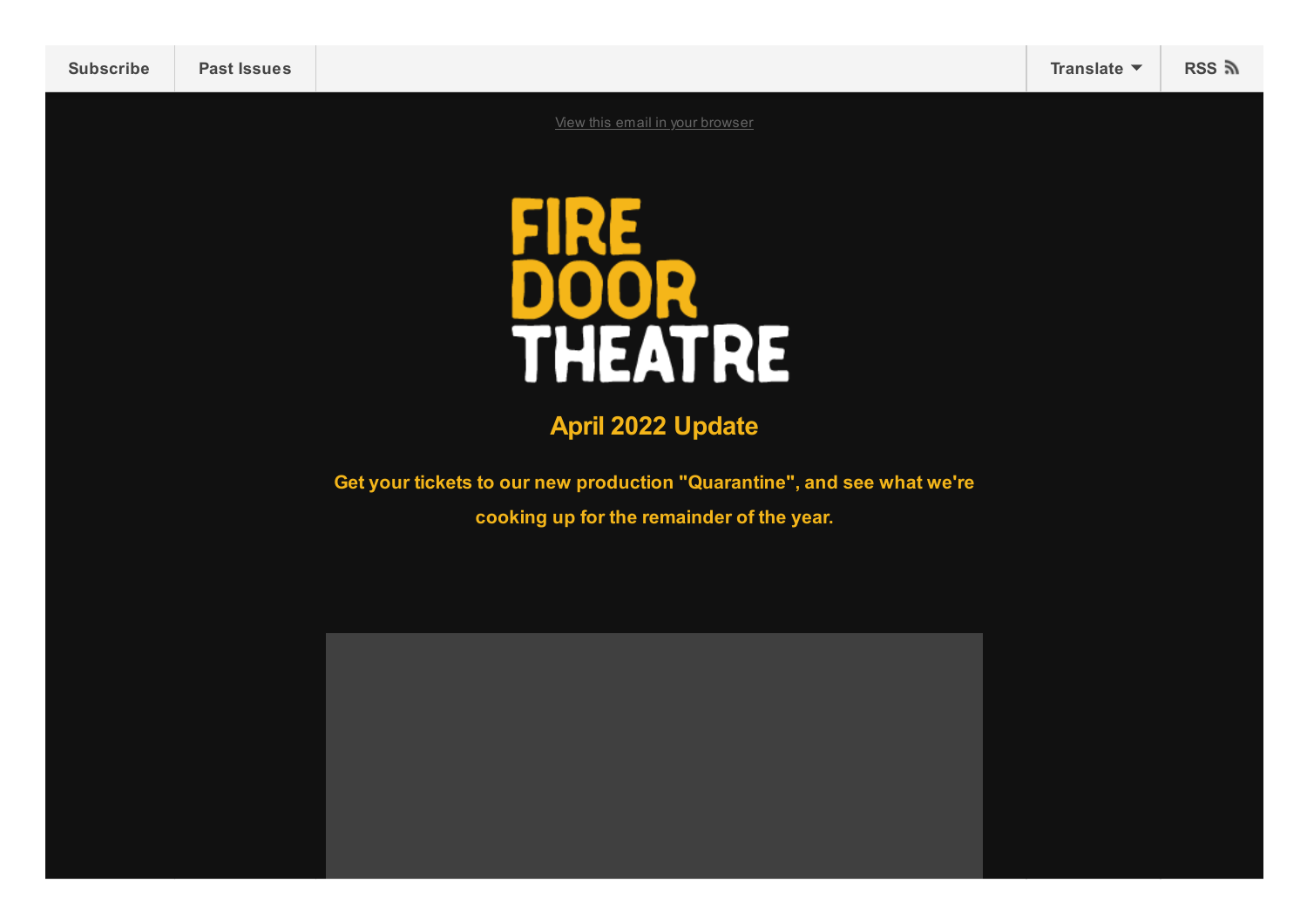

## **QUARANTINE - Tickets live now, and call for Producer**

**Quarantine**, written by our old Firedoorian Brian Quinn, is a 35-min comedy about the hiccups of being isolated at home with your partner during Covid times. The lockdown will really try Terri and Adrien's relationship, up to the point where they even get to talk to the dead.

This original piece **will be on as part of the Gay Theatre Festival, from 2nd to 9th of May in the Teacher's Club**. Get your tickets early to avoid disappointment! It's a double bill, and you can book them [here.](https://gaytheatre.ticketsolve.com/shows/873632291/events/129408516)

**We still need a producer for the show**. If you are great at organising and making things happen, or know someone who could fit the bill, email us at firedoortheatre@gmail.com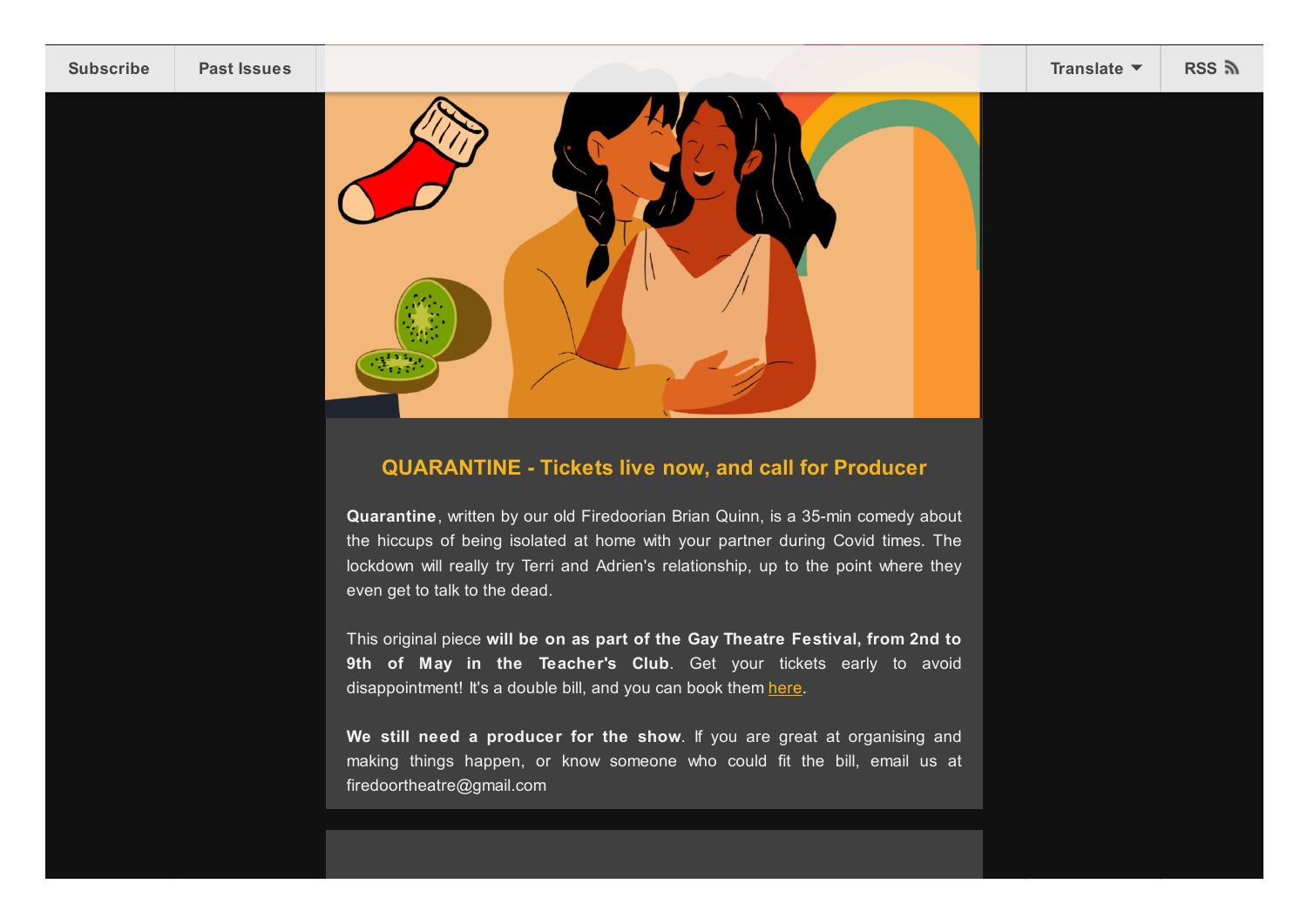

As you may know, only one day before show-time we had to cancel our **Firedoor Uncut** –our yearly showcase of short original plays– which was scheduled this past month of March in the **Teachers Club**.

The good news is that we are not over and done with the Uncut yet -we are in talks with the venue to **reschedule the show for this coming June**. Keep your eyes peeled for an update on the new dates, soon to be announced! We will release them in the next newsletter and in our social media channels.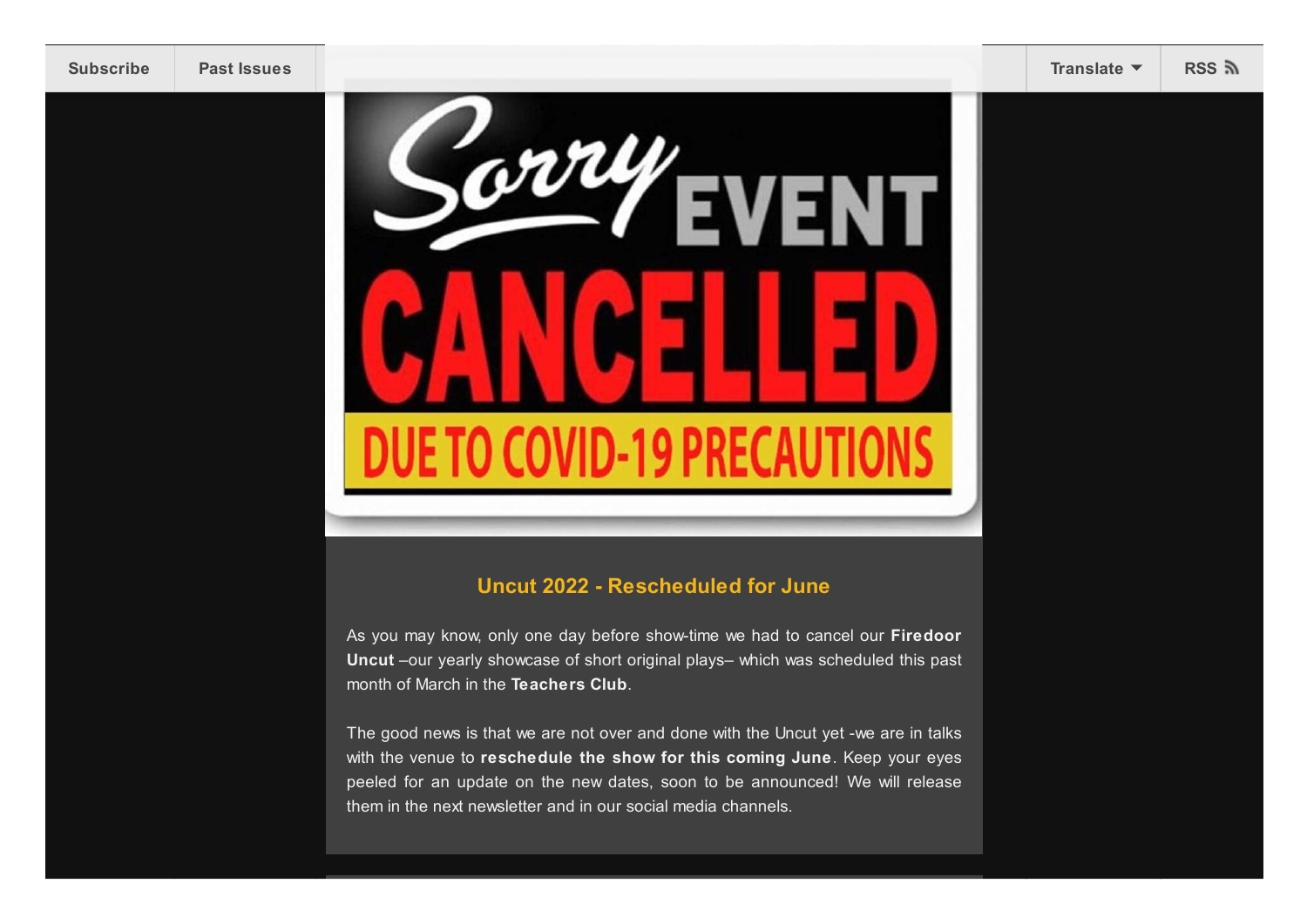



## **Big production of 2022 - "Rabbit Hole"**

We are pleased to announce that "Rabbit Hole", by David Lindsay-Abaire, has been chosen for our big production of this year. Dates are not set in stone yet, but we are looking at November.

Eight months after the accidental death of their 4-year-old son, Howie and Becca are trying to overcome their grief. He wants to hold on to everything that reminds him of Danny, while she would rather sell their home and make a fresh start. Cracks begin to appear in the relationship as Howie bonds with a member of his therapy group and Becca reaches out to a teenage boy with telling facial scars.

If you are interested in getting involved in some capacity, **drop us an email at firedoortheatre@gmail.com**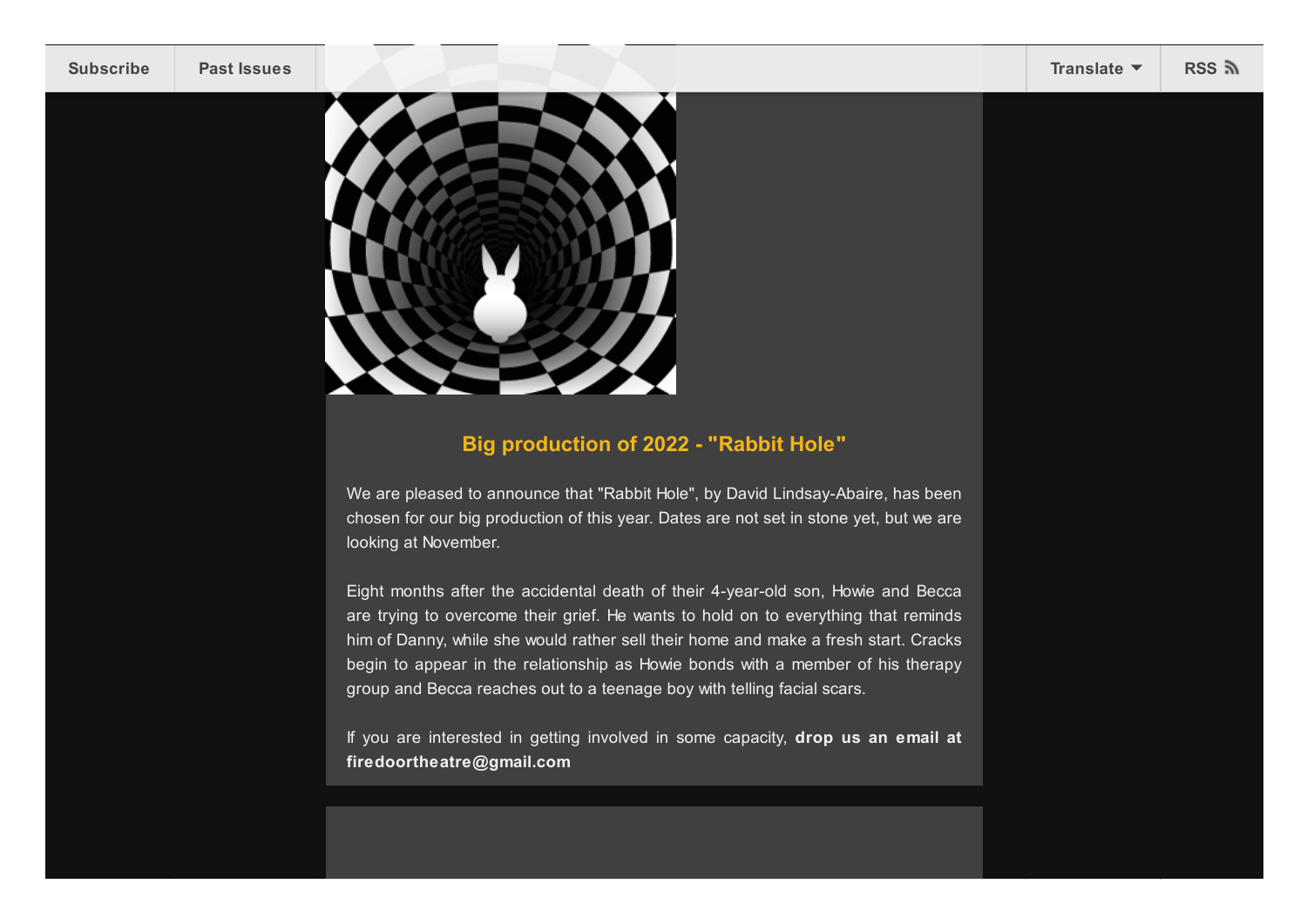

## **Workshops postponed until September**

With the prep for "Quarantine" and the Uncut likely to happen in June, we have decided to focus on these productions and **resume our onsite workshops after the summer break.**

But fear not, because **there will be still online readings and other sessions** that you'd be able to attend in the meantime. As usual, they will be [announced](https://firedoortheatre.com/) on our website and social media channels.

And last but not least, we would like your opinion: What kind of skills would you like to learn in our future workshops? What facilitators would you like to see? We will post a poll very soon on our Facebook page but, in the meantime, you can send us your feedback to firedoortheatre@gmail.com

## **So long, and thanks for your support**